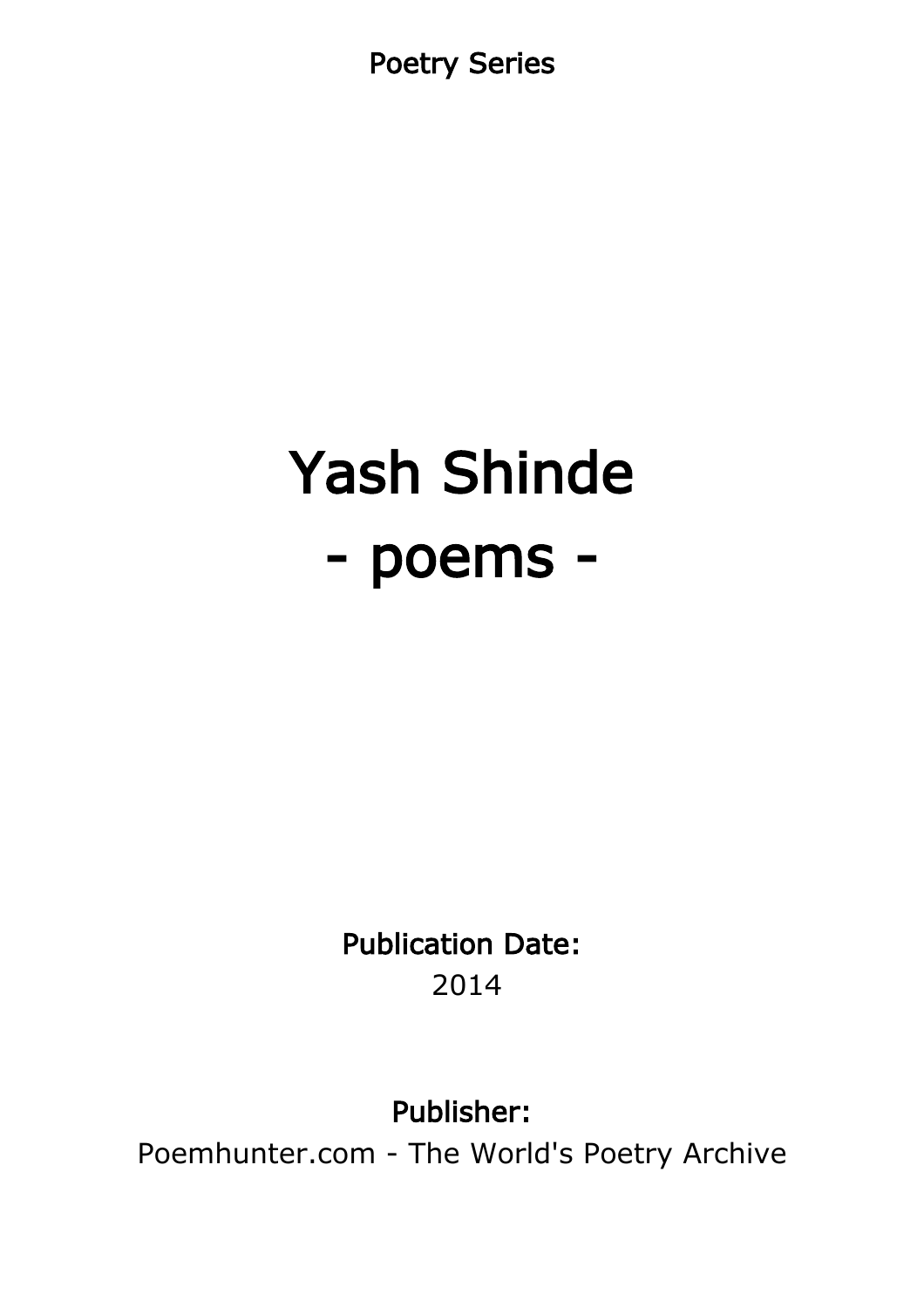# Yash Shinde(09-28-98)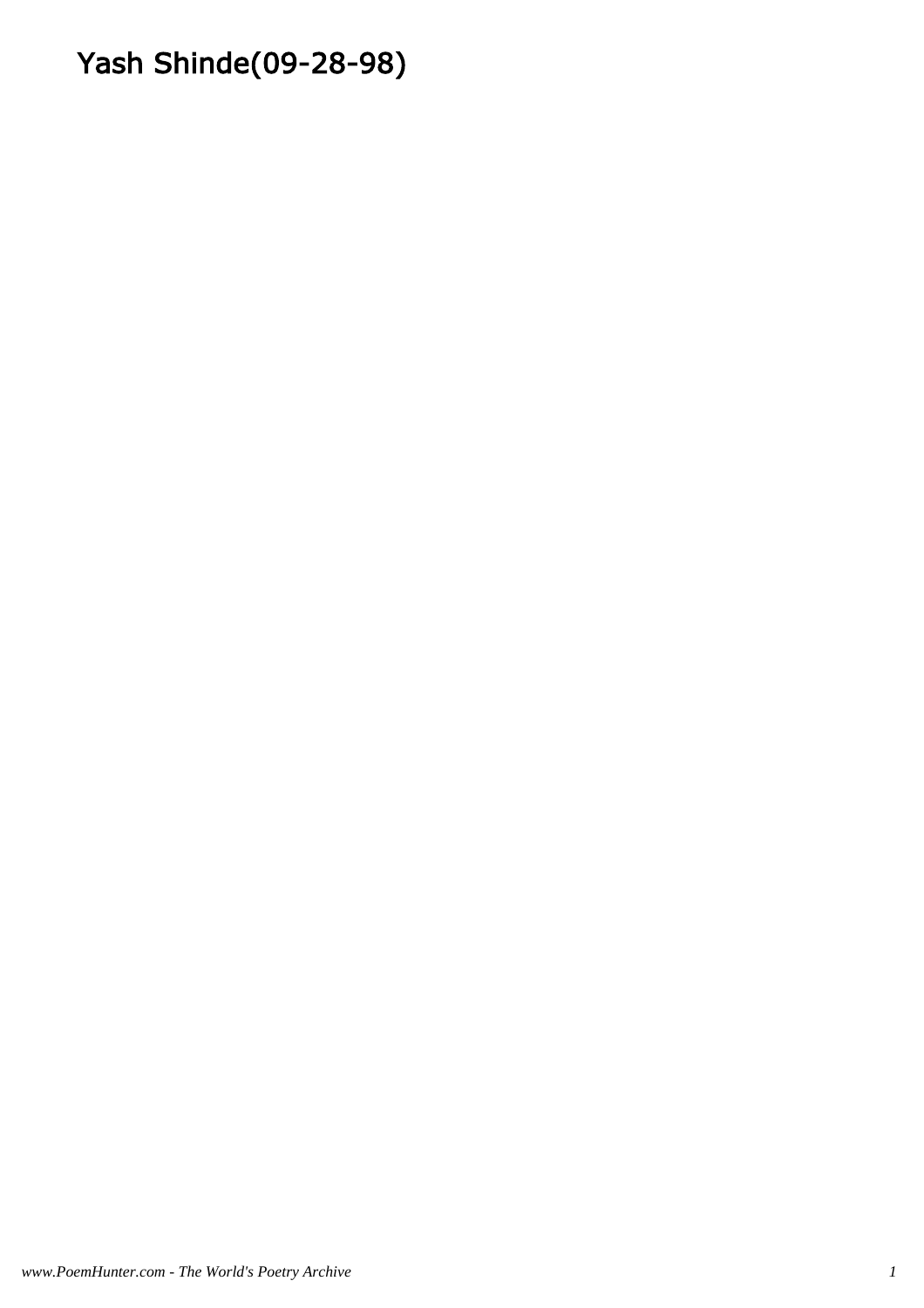#### ......Never Look Like One...

Beyond the tattered window pane, A gruesome, dominant world lies. Facing the broken reflection of mine, In the broken pane I meet my eyes…

> "I see- Trodden hopes and weakened thighs, Shoulders down with my soulful cries... Beyond the visible sneer command on my face A mournful shattered visage lies….

But must not I reveal my forlorn eyes, The woman that hides in me in guise, The world won't let her to live Trodden under feet, never to rise….

Am I, too weak to reveal, Or am I not that strong to conceal, Do I make you wonder about The secret I hide under my veil? - -I hide glitter of my eyes, the innocence of my face. My pristine soul, the unparalleled grace…

…Is it this modesty that the world detests, Or is my virginity world's bequest, Or is it a tribute to the womb that conceives, & the hand that feeds by the hands that molest?

...You may burn, harass, pester or stun …But the hands that assault shall be praised by none……. ……. " Says to me my pessimistic voice, -Be a woman but never look like one"

Copyright © Yash Shinde 2014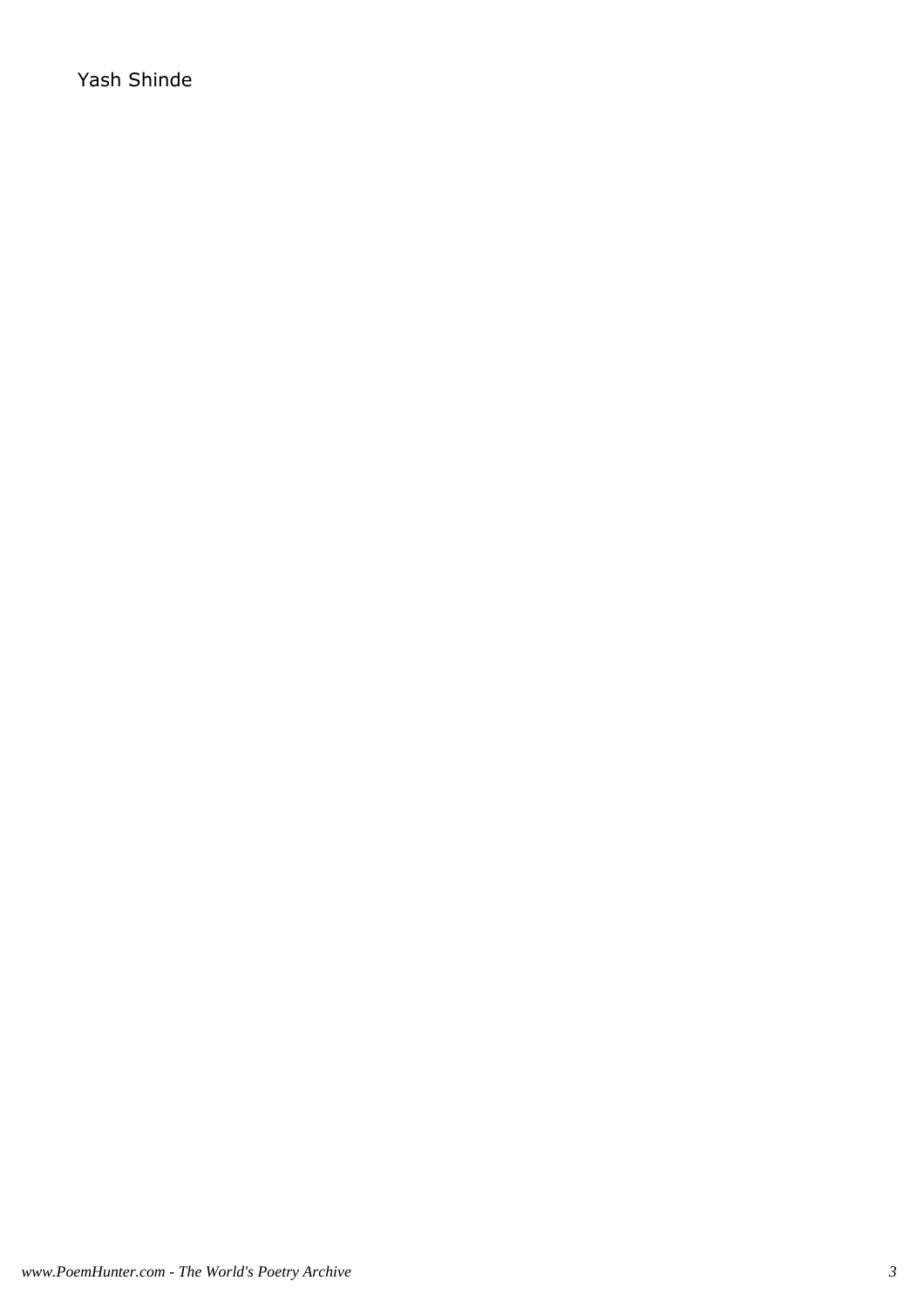#### Behold Her

Behold me! And the beauty of my soul…….. Descry my eyes! And the message they hold………. I am the one who nurtured you Played in your life your mother's role………….

Behold me! And the love in my eyes………. Contemplate my face! And the beauty it hides………… Filling your life with the essence of love………… I was the one with whom you allied……….

Behold me! And my charming smile………….. As I caper in your abode And move through the aisles…………… I lived with you, as your daughter Then departed to the far-off isles……………

Behold me! I am the creation of god…….. Bestowed with the power…….. To nurture, in my pod………. I held your hand in your race of life And left my home to join with your bod………..

Cause I am a woman, unique from all Because the power to create rests in my thrall

Copyright © Yash Shinde 2012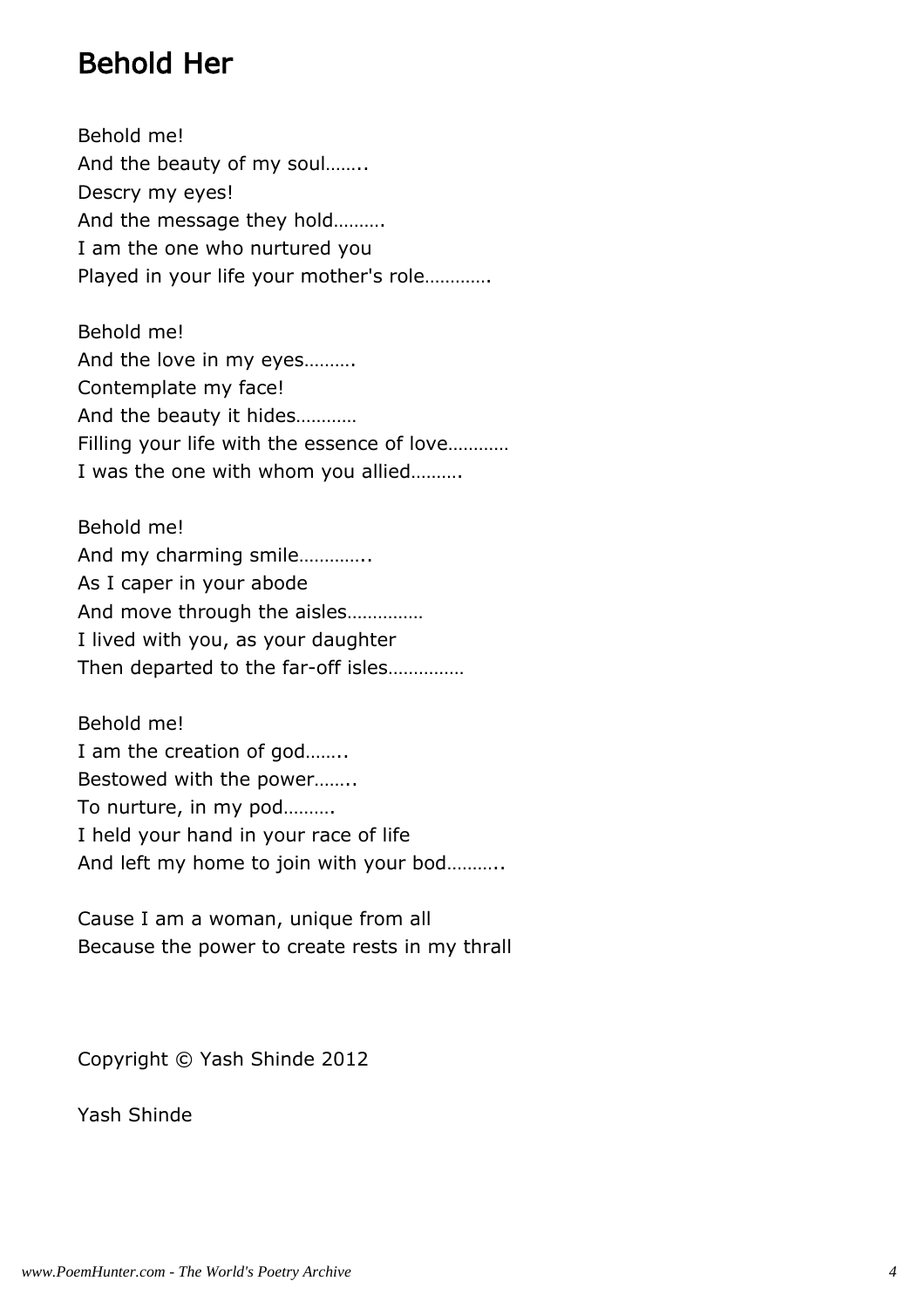#### Love Never Ends Sans Soul, Sans Body, Sans Heart

Once upon a time in a ferry Sailed a lovely dyad One was the prince of verna Other was the princess of Syad

Behind them raised a large wave Breaking the stillness around Oh! The sea is raging white nowhere appears the ground

Mercy Mon Dieu mercy The lady cried aloud But neither the sea became calm nor cleared the clouds………

the maiden held her lover's palm tight the sea to raised it's hand 'My life can go my soul can go but never will go your hand

but could'nt escape from water's wrath prince too was lash'd to the land princess was seen nowhere storm too strong for human hand

'Left her heaven she went to heaven sans soul her body lay and here ends the lay……………….'

But wait where has the prince gone With his heart broken apart? Oh! his blood stained the earth He plunged his epee into his heart…..

But thank dieu their souls met Even after being separated apart Because love never ends sans soul, Sans body, sans heart……………………… -(20 Aug, Bhopal)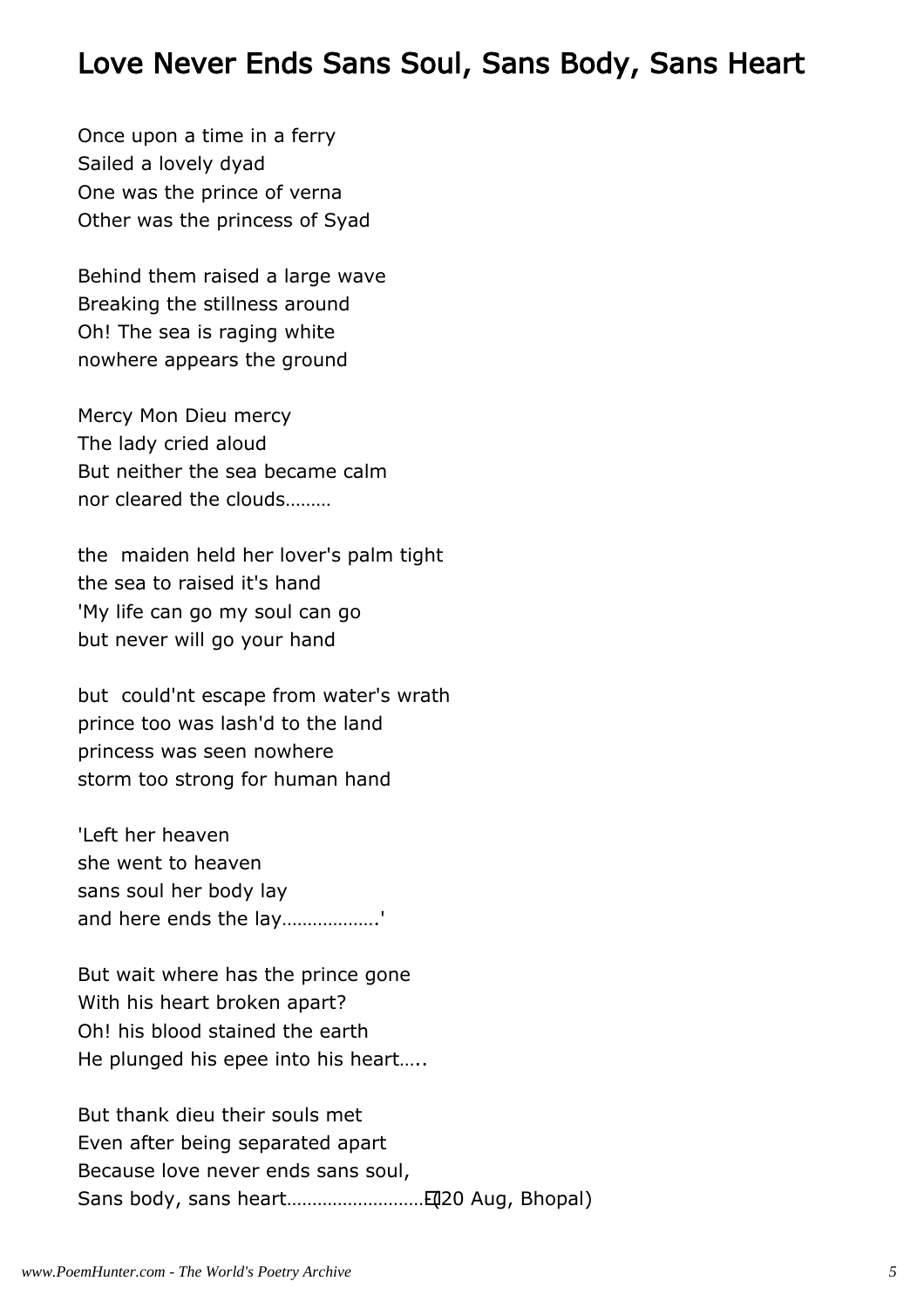Copyright © Yash Shinde 2012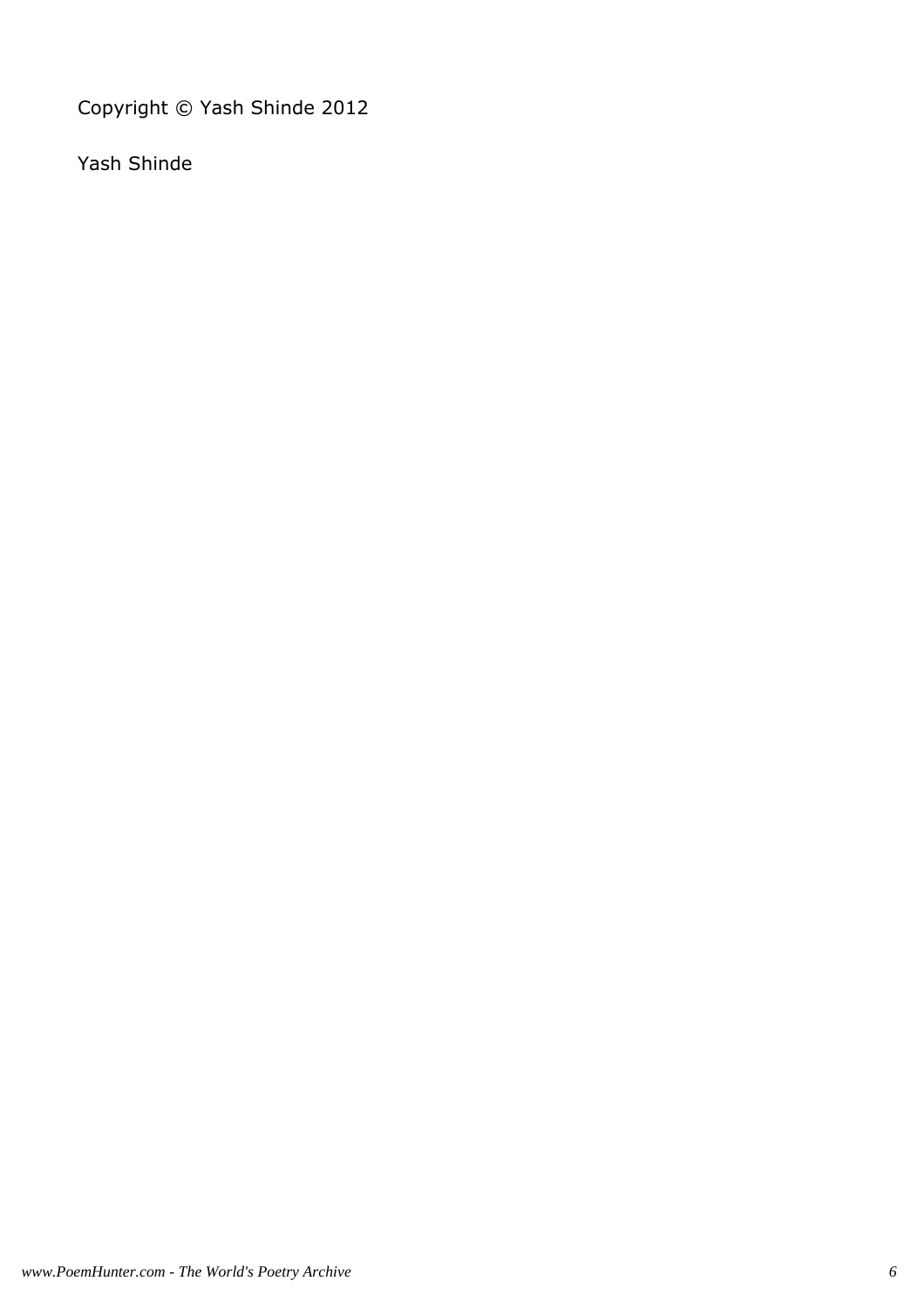#### Sonnet Iii-Ocean Of Life

In life's illusion I am lost Unable to make my boat row In vast ocean of world's desires and pleasures I go with the life's flow...................

Born free yet everywhere in chains, Life is mine, but not in my control Bound to chains that don't let me go Along the path to my dole………….

Tried hard to reach that heaven of peace The place inhabited by my lord but Janus closed its pearly gates, and took away the bosom of my god…………..

and the ocean swallowed me, like a clod ceased my beats, and hid me under its sod………

Copyright © Yash Shinde 2012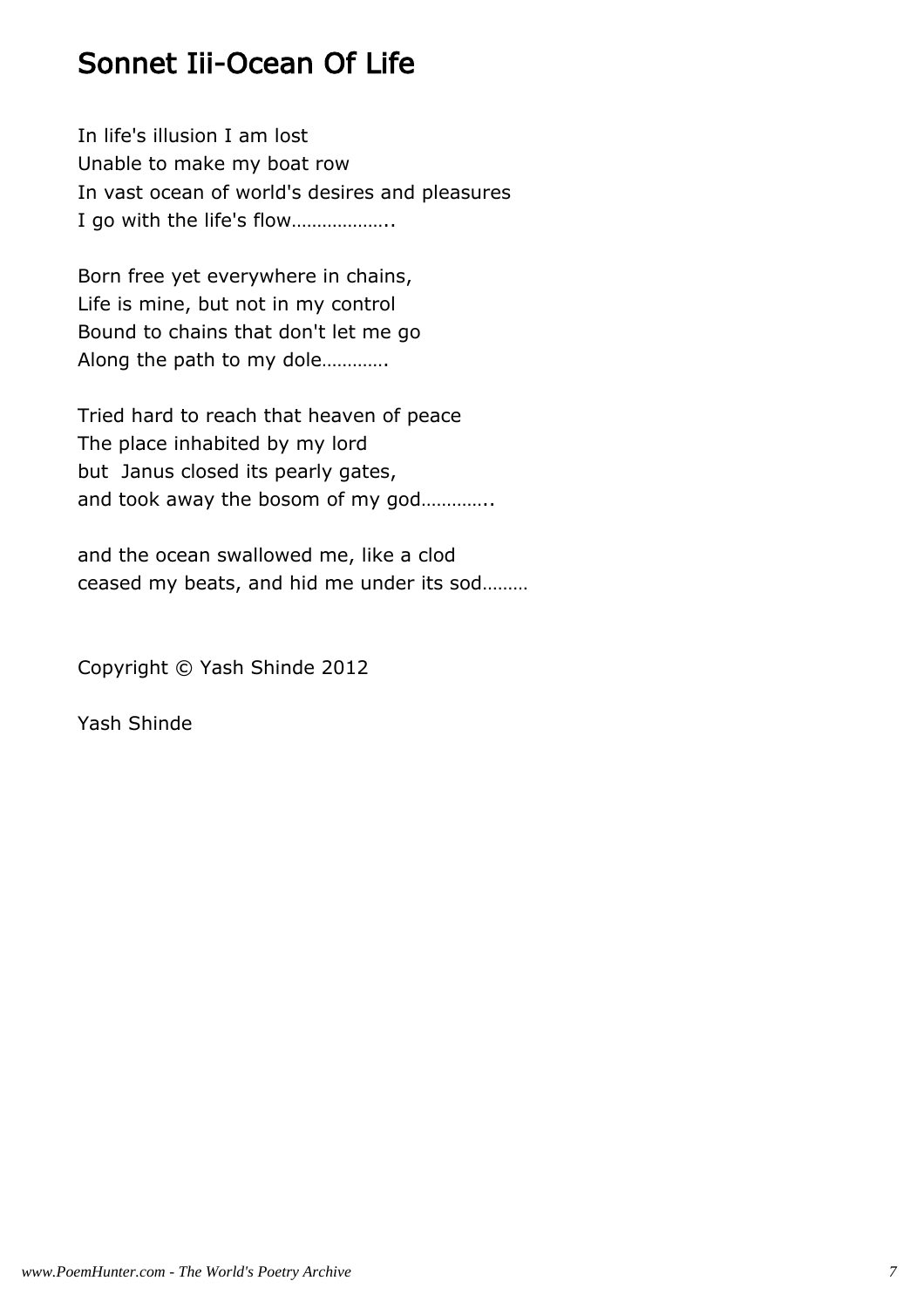# Sonnet Ii-Truth's, Truth Revealed

Truth never held by barriers Finds a way to rush out The same truth sets barriers Between friends, turning them lout

Fears no questions, same to everyone This god's voice, the immortal's word Though its virtue higher the skies Has no value in this liar world

Truth, as sharp as sword , though abrasions it heals…………… But awful for those Whose secrets it reveals……….

But this sword blunt by lie's shield Is defeated today in world's battlefield.

Copyright © Yash Shinde 2012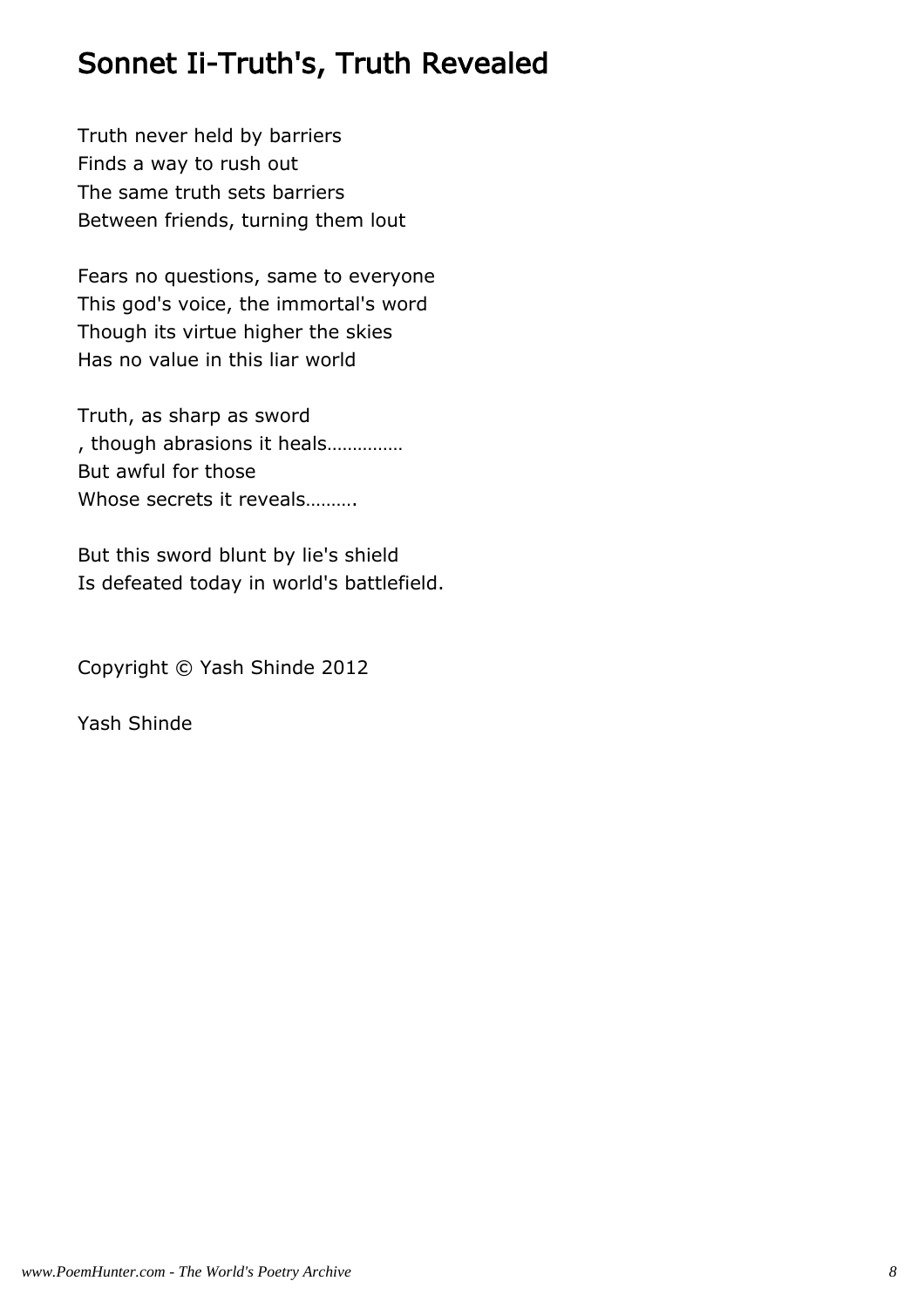# Sonnet I-Searching Eyes

Eyes waiting for her swain's arrival Peeps through moon lit paths in the midst of solitude eyes seek his glance......

years passed since she laid eyes for her whole her life though she thrived. Her body laid still, still laid the heart her soul yet not revived!

But her lover never came to bring her life shutting her eyes still she lied…..

Copyright © Yash Shinde 2012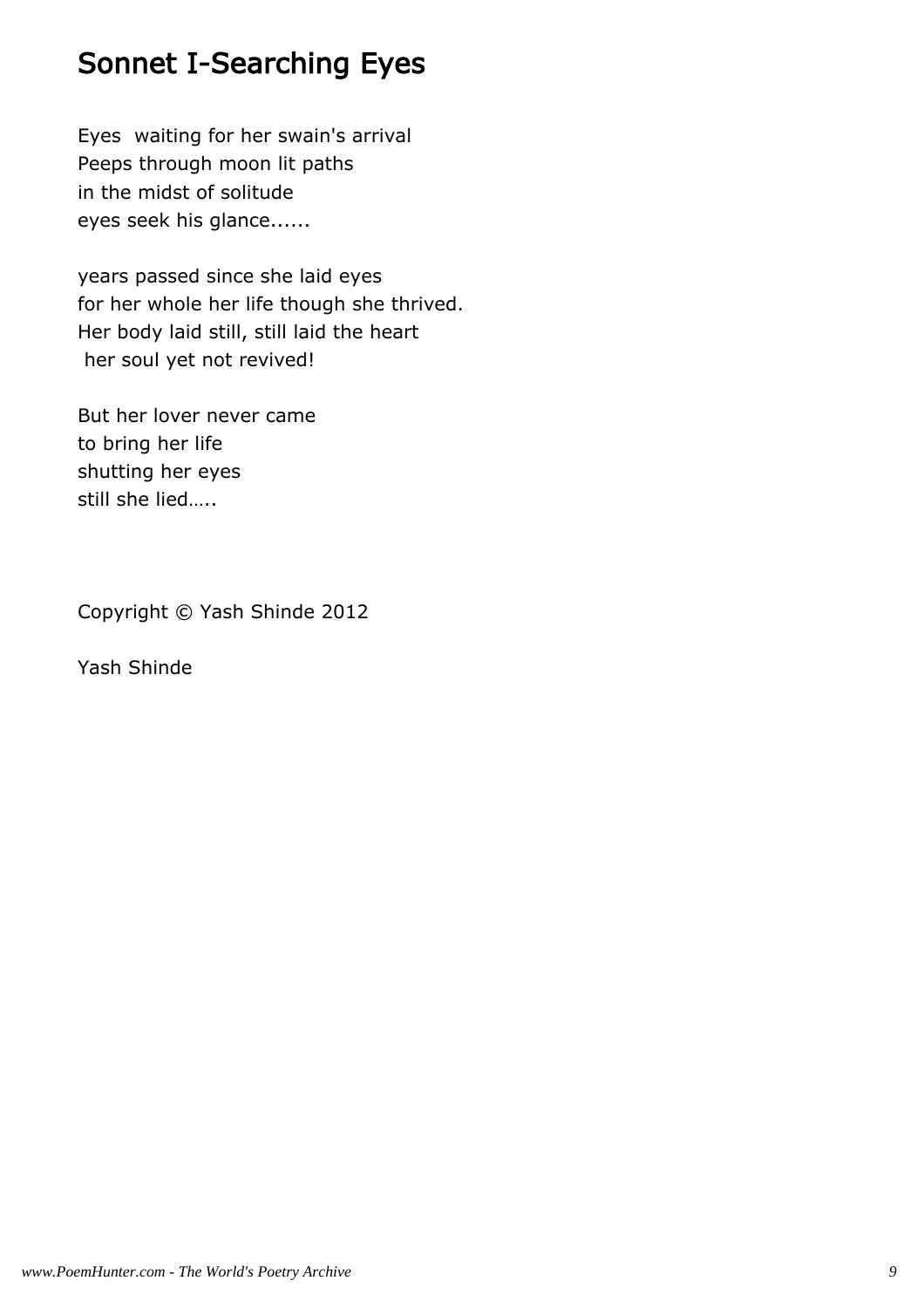#### Sonnet Iv-Sad Strain Of A Mother's Heart

He rose from Earth As an idol of clod A child of virtues A creation of god............

He mewled in my arms his smile made me glad Has now grown up and Turned into a cad

has forgot his mother the one who nurtured him and broke away all relations from his kith and kin………..

the day he did so he broke my heart No reason to live after being separated apart...............

Copyright © Yash Shinde 2012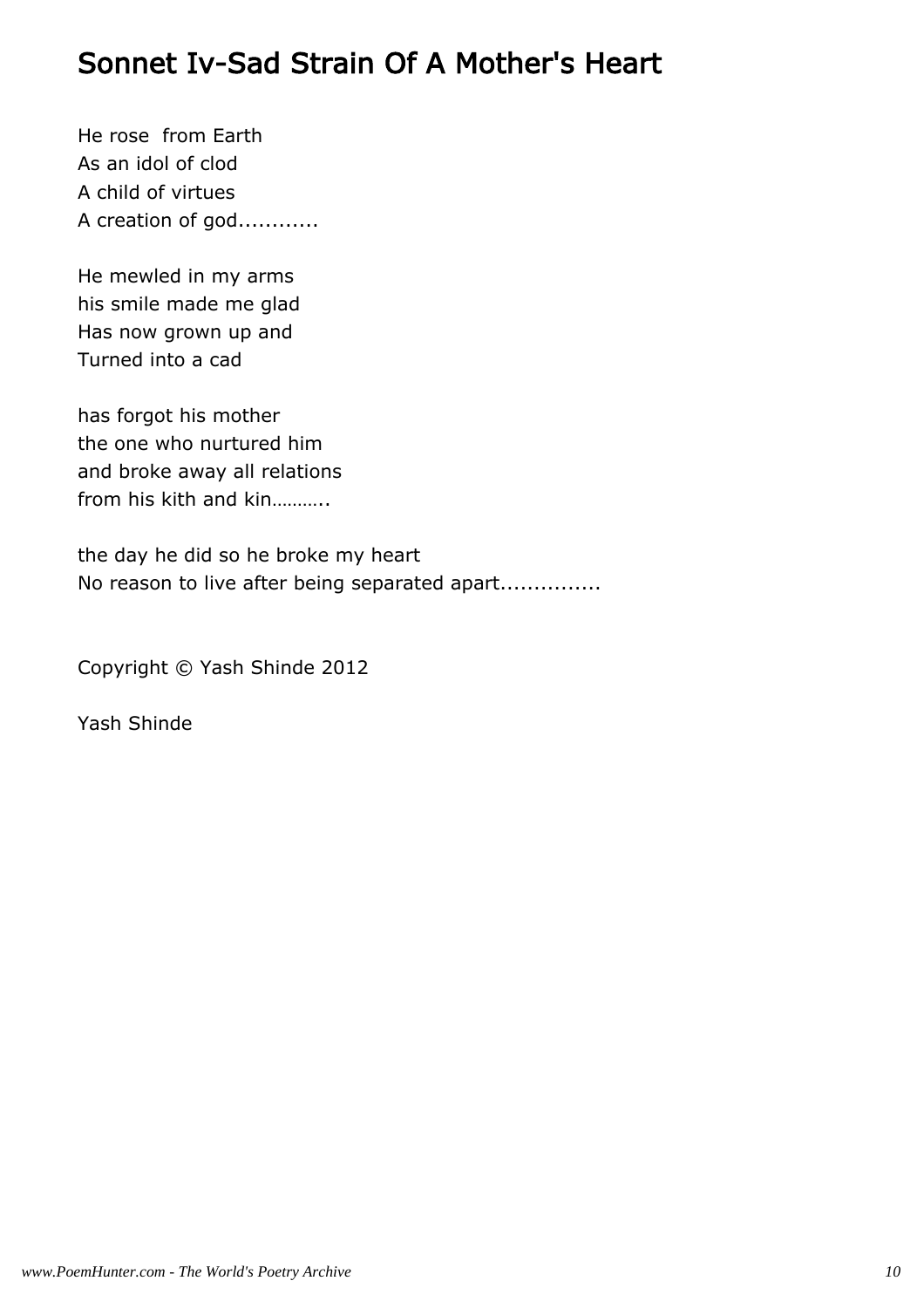# Sonnet V-Almighty's All Seeing Eyes...........

Hidden behind the curtains of mystery People live in today's world Innumerable number of faces they show But the real face yet to be unfurled

Which lies hidden under the sod of lies Weaved by a man in his whole life And yet the sod, not complete Will continue to grow till he thrives 

But, while he trespassed against others, he forgot the one who lives in the skies He unfurled his face and a trident he stroked And no one could hear his mournful cries

So no matter how hard a man tries Can never, ever hide from almighty's eyes…………..

Copyright © Yash Shinde 2012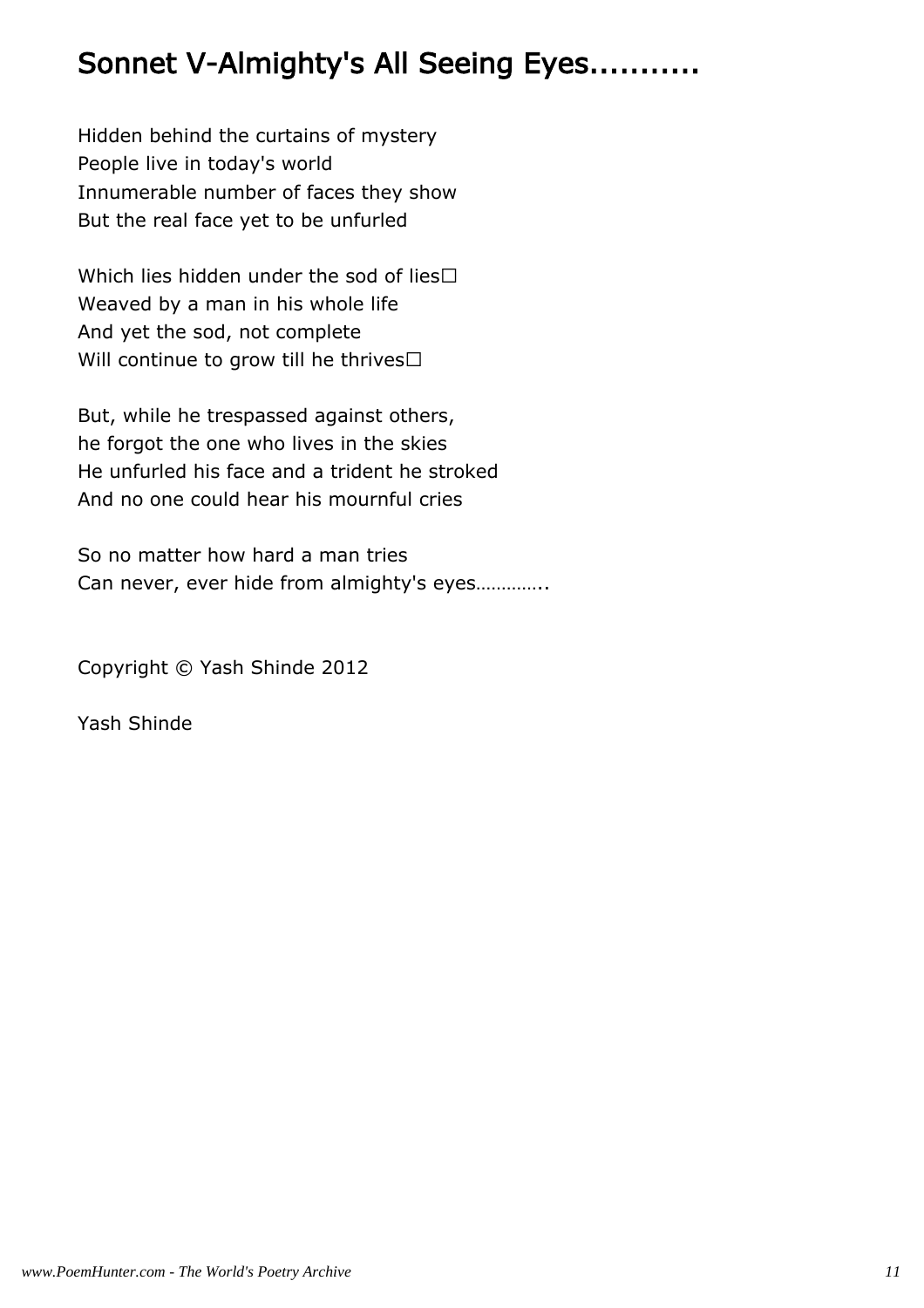# Sonnet Vii- I Carved Your Name On My Heart

My beats ceased When you left me alone…………………… My heart cried In a monotonous tone………………………..

Conveying the state Of my heart to thee……………………. Come back my soul Heartily I plea…………………….

I searched for you In the roses and dews………………….. I wandered through the gardens of love, Just for a little clue……………………

And in grief of being separated apart, in my body I plunged your love's dart………………… And carved your beautiful name in my still heart……………………………….

Copyright © Yash Shinde 2012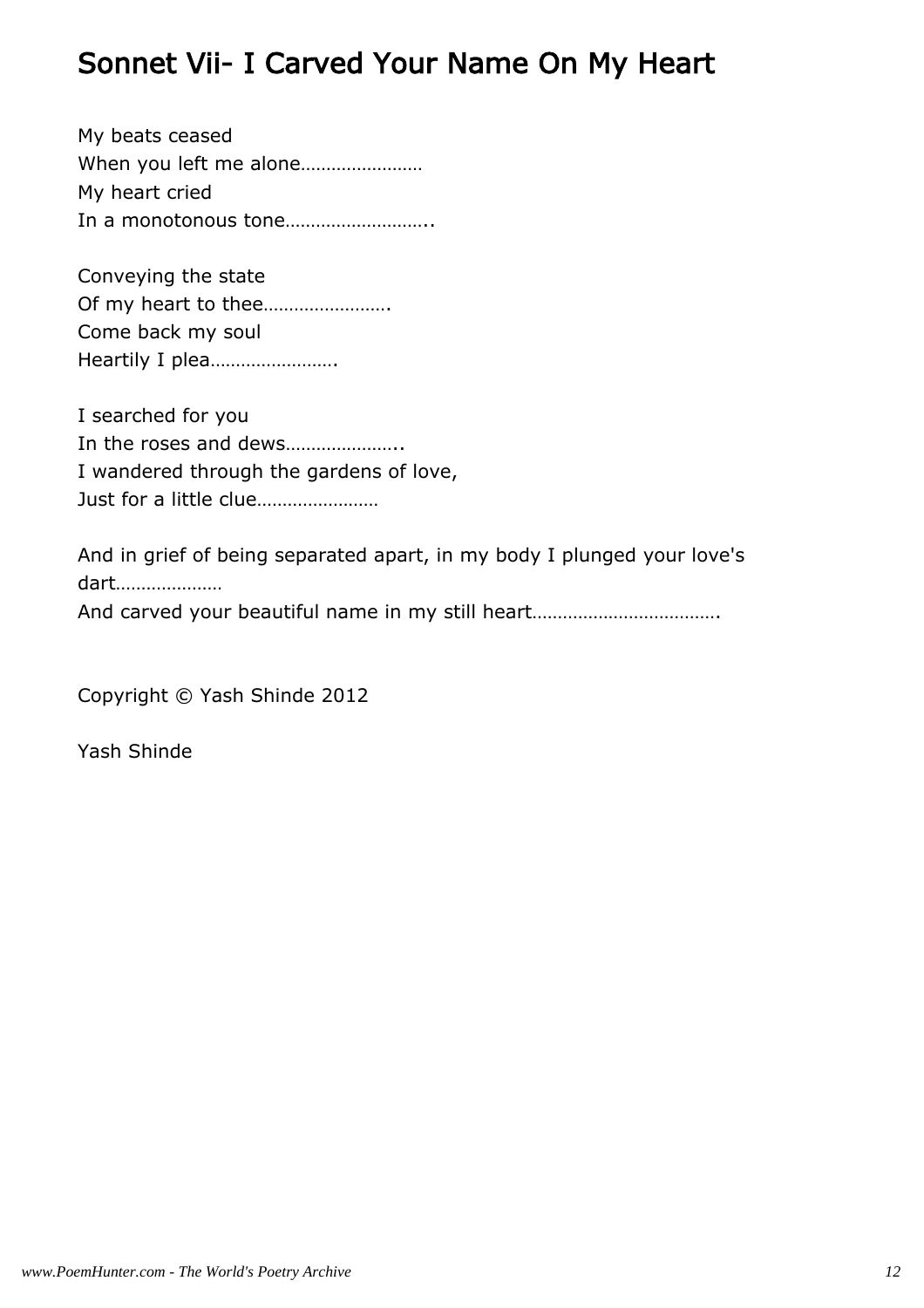# Sonnet Viii- A Letter From My Beloved

From the farthest of Hebrides A letter came all way through the sea I opened its flap, read the name Oh its for me!

She wrote it with her seraph hands The words revived my soul Oh she embedded her heart for me Hidden in the lovely verses of the scroll………………….

Sent a call for me from lands she nested of the lovely maiden whose beauty she manifested.................

And I followed the scent she left behind To discover the beauty that charmed my mind..............

Copyright © Yash Shinde 2012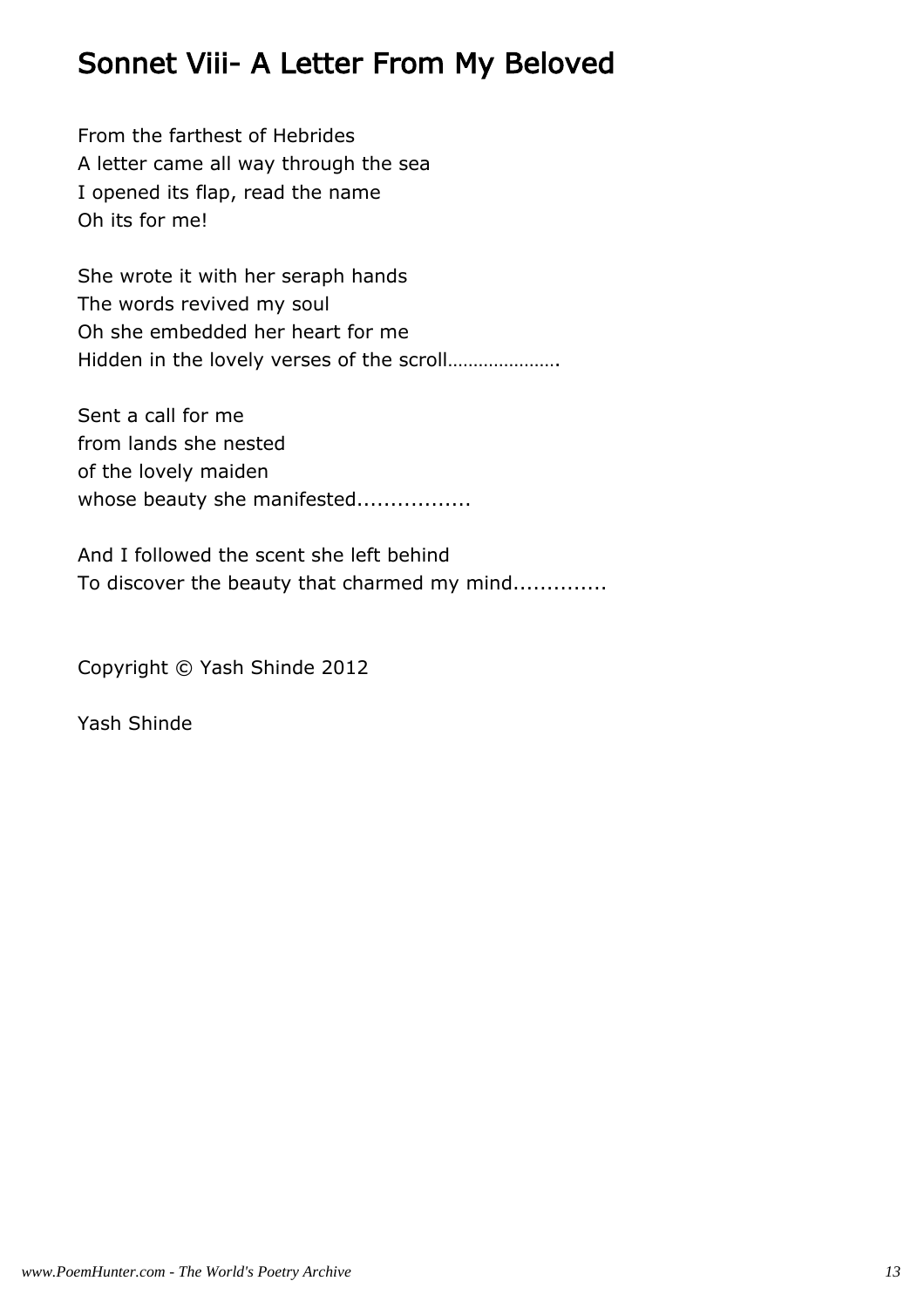# Sonnet Vi-The Fantasy Of My Dreams

I saw her as she moved down the sky her glittering face I captured in my eye…………………

She touched me with softly With her seraph hands and softly drifted over the barren glebe, building a paradise on arid sand………………..

And I searched her As she hid behind the stars Tried to catch her Before, she could go far…………………….

But the blaze of the sun scorched my paradise And my fantasy disappeared as I opened my eyes………………………….

Copyright © Yash Shinde 2012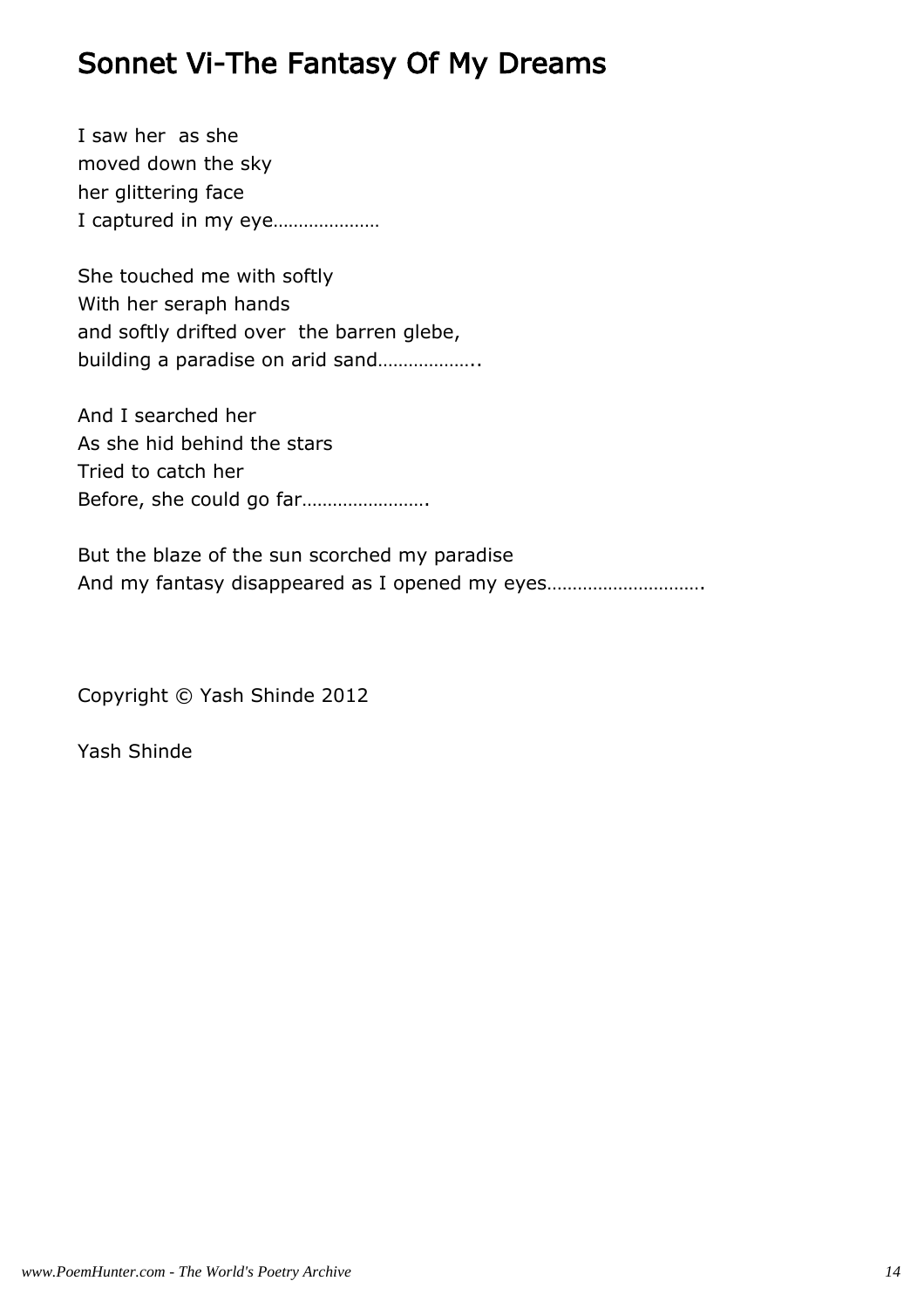#### The Rosy Lay

Ready for a kiss did sun rise, gleaming, shimmering in the April sky, had set to bloom bouquets of love, a rose among them caught my eye...

And made me notice for the first time the alluring blooms of Angoora van, and the dew drops running down her curves, glistening in the golden sun....

They evanesced in the air, left her crimson petals free a fragrance in air did she spread, the mist left bare a blossom of love, ...covered in carmine hues of red...

And I did feel with my hands, the seraph, seraph touch of rose In blooms, in showers in waning crescent ...made she place in every prose.

The hand that penned ran across her curves, drip-drip the blood it shed... ran across a prickly thorn, through hands that never hadst wept.

Left a scar, an impression of love deep where no blade could reach, I sealed the cracks, oh fool I was, dug behind a deeper breach..

For the kiss awaited was never delivered, tears did shed O! mighty earth had set to fire myriad hues, and had shut close each bud till next birth...

There as remnant in the carmine flesh of mine, the deep impression of the barb did stay. ...Love never ends sans pain, But ends here the Rosy lay..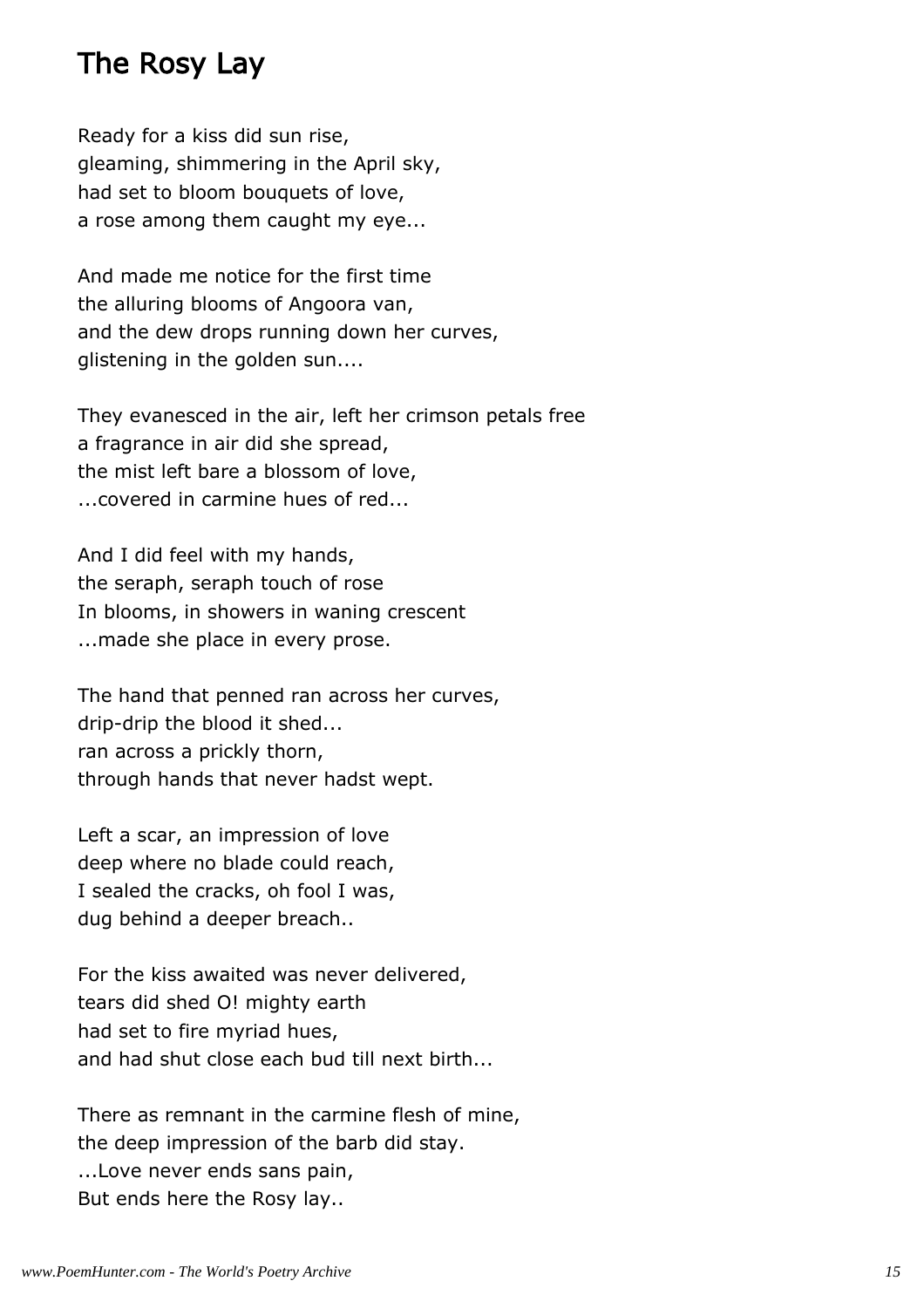Copyright © Yash Shinde 2014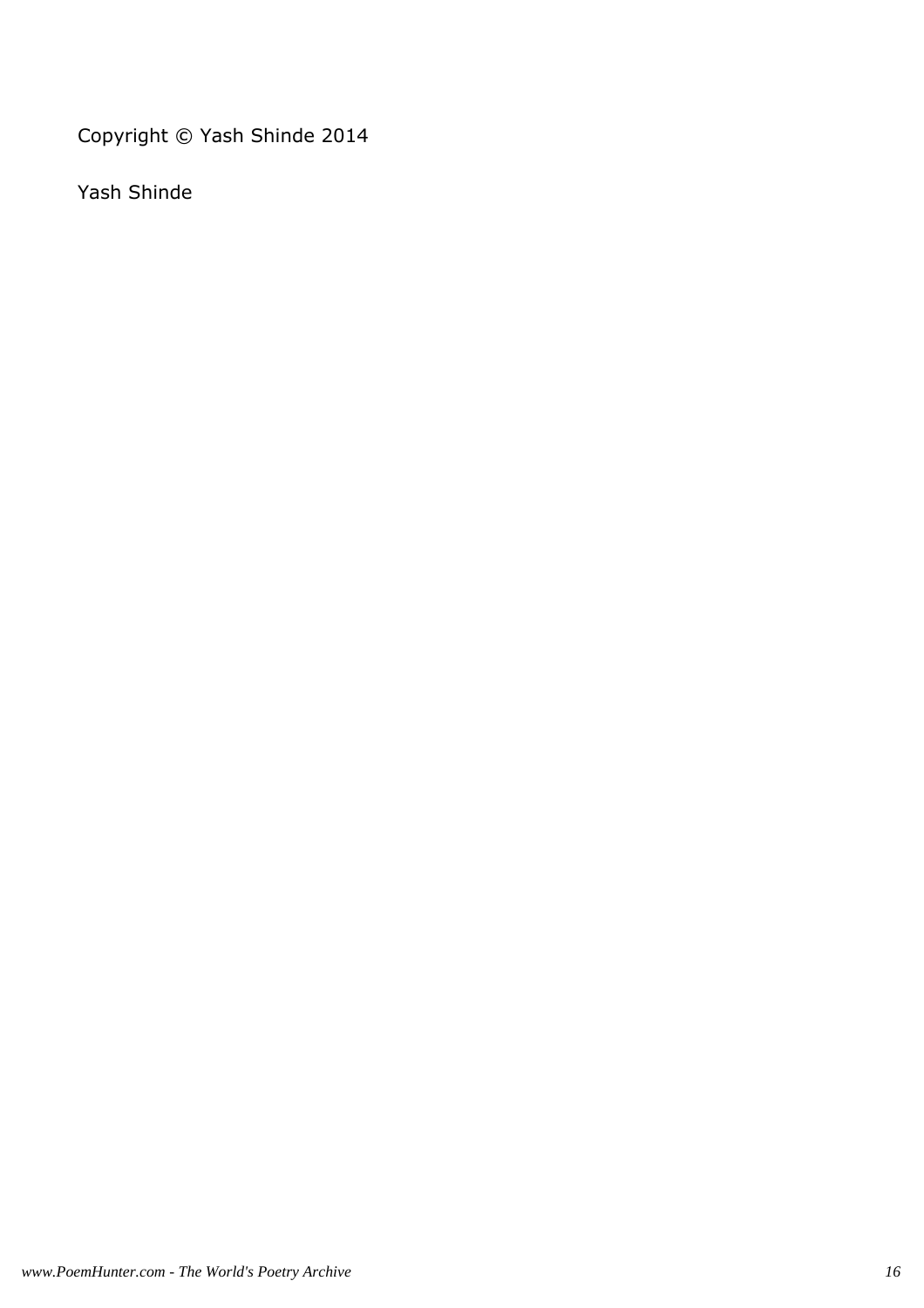# To Bosom Thee.....I'Ll Rise.....

He was before his beloved, Kneeling on his thighs…….. His shoulders were down, With his soulful cries…….

Slid down his cheeks, like shiny pearls, The tears that his doleful eyes had shed…. Was held in them a vision of his mistress, Who lied helpless in her cold deathbed….

Bowing his head, lifting hands in plea, Breaking the silence, quoth he-

- \_\_\_\_"Once bound with the essence of thee
- \_\_\_\_I'll wash the coast like a restless sea"
- \_\_\_\_"Powered by love my heart did bore,
- I'll trace your impressions on the sandy shore...."
- \_\_\_\_"Turning stones time does flow,
- \_\_\_\_a model of valor, should you lie so low? "
- \_\_\_\_"your mellow fragrance in the darkness behind,
- tell me my precious, where will I find? "

She raised her eyes, deep as a sea, In a soothing voice, quoth she-

- \_\_\_\_"See the alluring florets of rose that,
- bloom opening their carmine lips, "
- \_\_\_\_"With a mellow scent, they invite,
- butterflies to deliver a kiss....."
- \_\_\_\_"In blossom of rose you shall see me,
- that blooms with the kiss of thee.."
- "Amongst trodden hopes and dismal cries,
- like the sun of hope I will rise! "

\_\_\_\_"Thus like a rose dwelling

- in the eyes of thee"
- \_\_\_\_ "In curls of petals,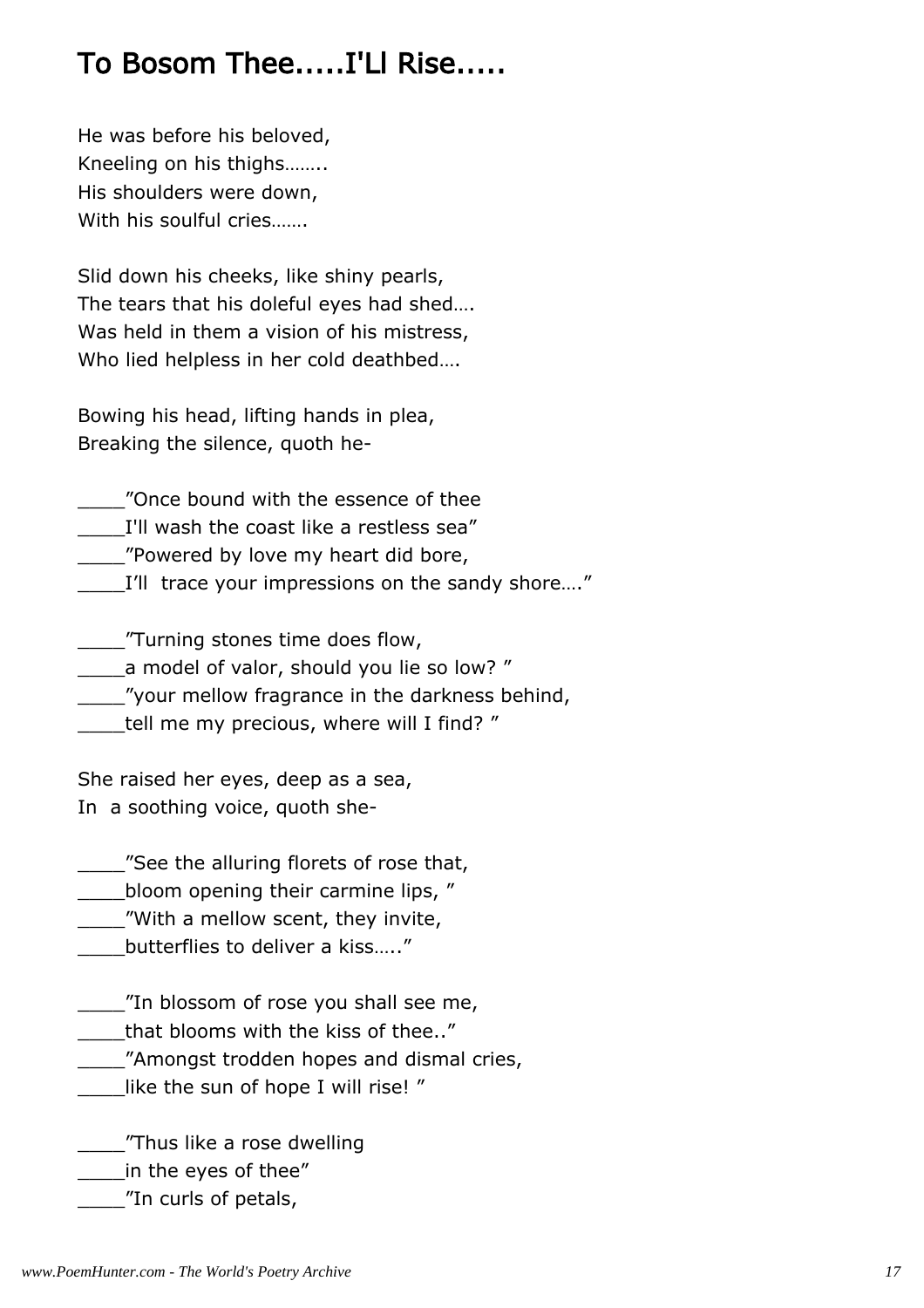You shall find me..."

With his blood hitting his veins like an edgy sea, In a painful voice quoth he-

- \_\_\_\_"Every blossom does wither with time,
- \_\_\_\_every Bonnie creation someday declines."
- \_\_\_\_"In the withered remnants dispelled behind
- \_\_\_\_ tell me my love where would I find? "

Wiping the tears his had shed. With calmness of a sage, his beloved said-

\_\_\_\_"If you wash the shore like a restless sea.

in spiriting rivers you shall find me.."

\_\_\_\_"Which through meandering turns do make their course,

and cut through boulders to reach their source..."

- \_\_\_\_"Like a river unifying with salinity of the sea, I lose my soul, and ally with thee.."
- \_\_\_\_"If like a graceful dove you'll appraise the sky, \_\_\_\_
- like a breeze from the surface, I'll rise"
- Like a phoenix that rises from ashes to life, \_\_\_\_
- to wipe your tears from dust I'll rise"
- "Like an angel that dwells in heavenly paradise,
- to empower the oceanic tides, like moon I'll rise"
- \_\_\_\_"In my portrait I'll live that dwells in your eyne,
- Like a fragrance that scents I'll rise"
- - -"Search me not the remnants behind,
- - -But in the stillness of your soul, me you'll find"
- - -Mortals do vanish, true love never dies…
- - -To bosom thee, from dead I'll rise….

 $\overline{\phantom{a}}$  , which is a set of the set of the set of the set of the set of the set of the set of the set of the set of the set of the set of the set of the set of the set of the set of the set of the set of the set of th

The pearls slid smoothly over his facial curls, And wet the still heart that bore his name… The silent heart of a sacred soul, Dipped in the bloody tears, pious it became……